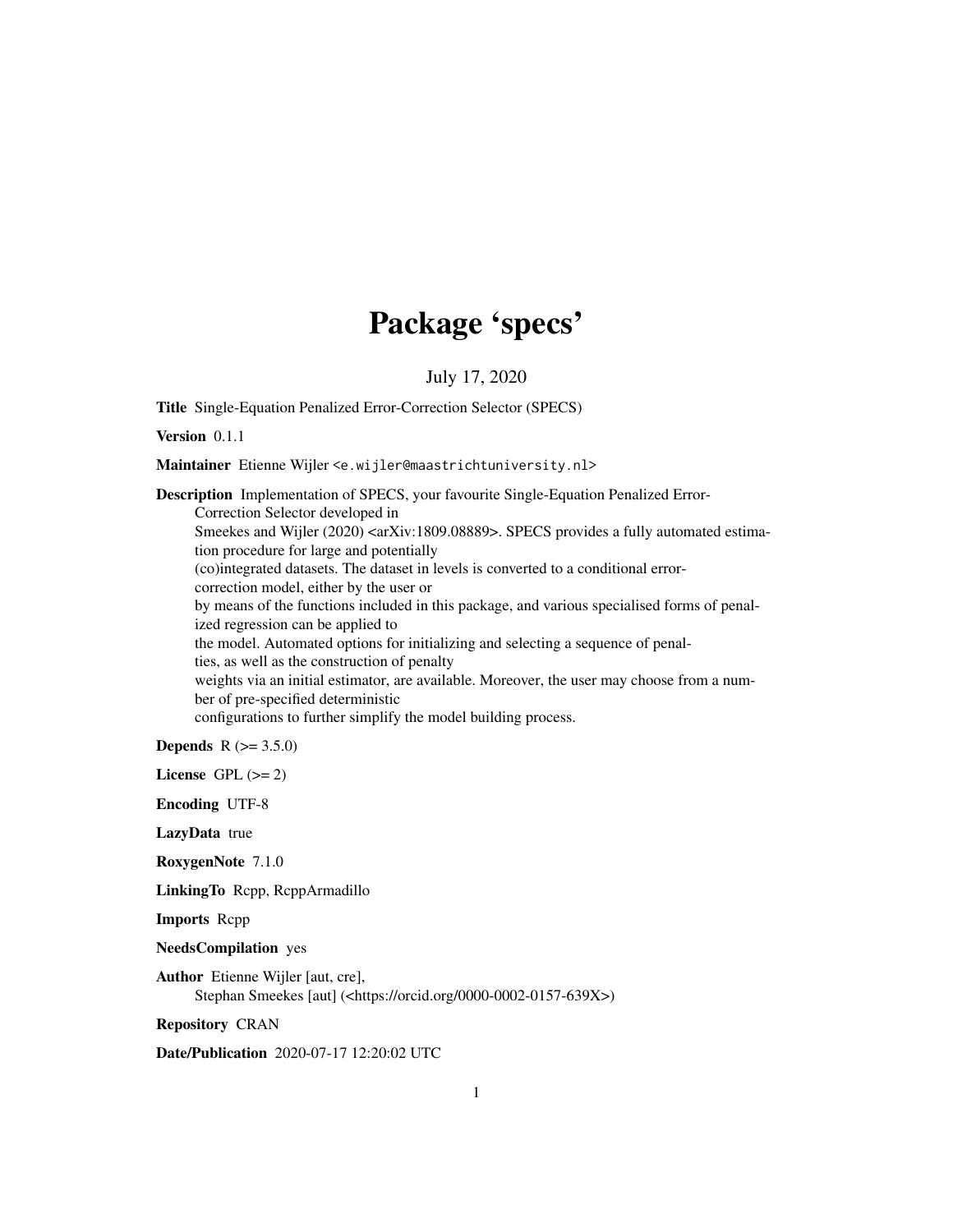## <span id="page-1-0"></span>R topics documented:

| Index |  |  |  |  |  |  |  |  |  |  |  |  |  |  |  |  |  |  |  |  |
|-------|--|--|--|--|--|--|--|--|--|--|--|--|--|--|--|--|--|--|--|--|

specs *SPECS*

#### Description

This function estimates the Single-equation Penalized Error Correction Selector as described in Smeekes and Wijler (2020). The function takes a dependent variable  $y$  and a matrix of independent variables x as input, and transforms it to a conditional error correction model. This model is estimated by means of penalized regression, involving  $L1$ -penalty on individual coefficients and a potential L2-penalty on the coefficients of the lagged levels in the model, see Smeekes and Wijler (2020) for details.

#### Usage

```
specs(
 y,
 x,
 p = 1,
 deterministics = c("constant", "trend", "both", "none"),
 ADL = FALSE,
 weights = c("ridge", "ols", "none"),
 k<sup>= 1</sup>,
 k<sup>-pi = 1</sup>,
  lambda_g = NULL,lambda_i = NULL,thresh = 1e-04,
 max_iter_delta = 1e+05,
 max\_iter\_pi = 1e+05,
 max_iter_gamma = 1e+05
)
```
## Arguments

| A vector containing the dependent variable in levels.                                    |
|------------------------------------------------------------------------------------------|
| A matrix containing the independent variables in levels.                                 |
| Integer indicating the desired number of lagged differences to include. Default<br>is 1. |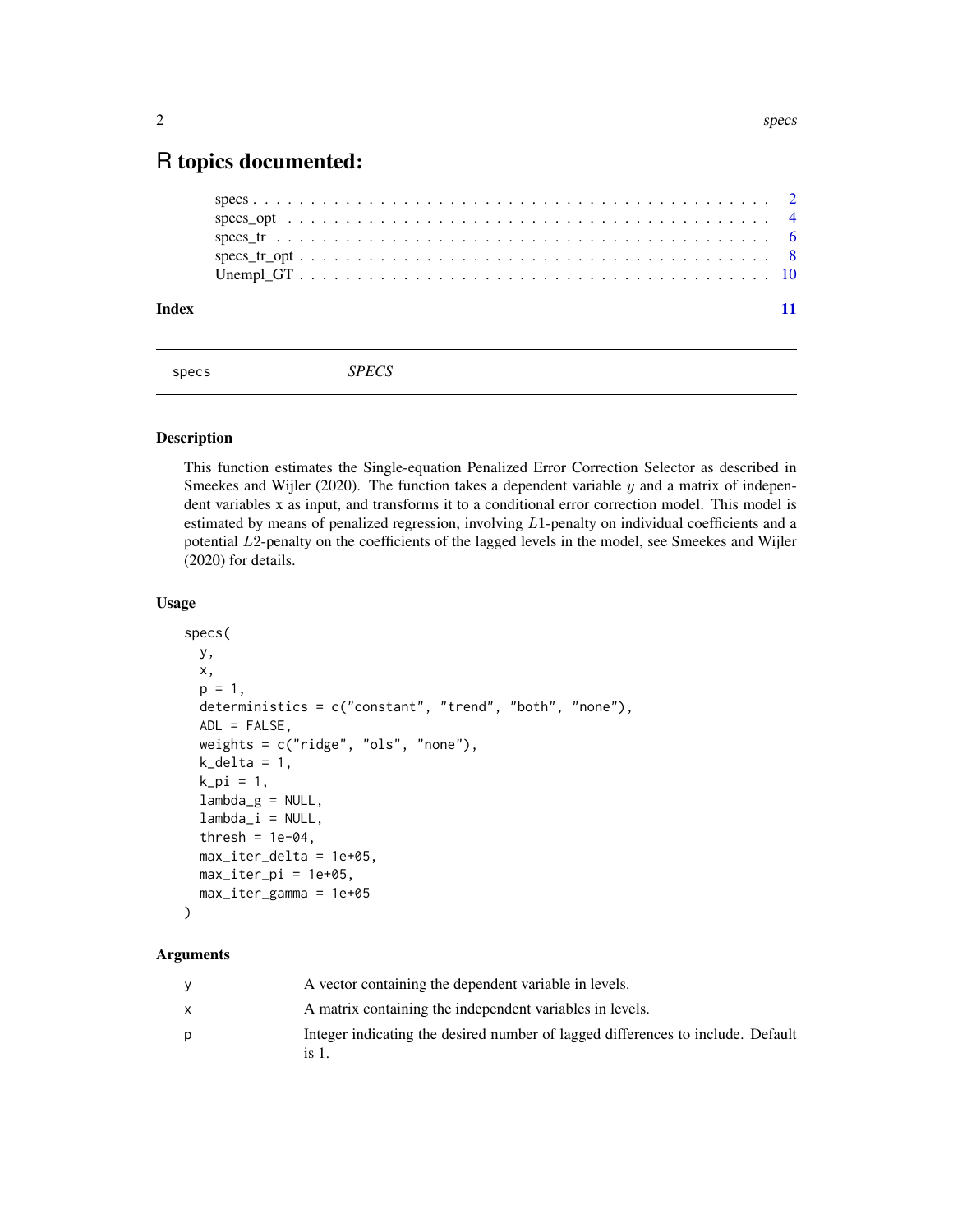|                | deterministics A character object indicating which deterministic variables should be added<br>("none","constant","trend","both"). Default is "constant".                                                                    |
|----------------|-----------------------------------------------------------------------------------------------------------------------------------------------------------------------------------------------------------------------------|
| <b>ADL</b>     | Logical object indicating whether an ADL model without error-correction term<br>should be estimated. Default is FALSE.                                                                                                      |
| weights        | Choice of penalty weights. The weights can be automatically generated by ridge<br>regression (default) or ols. Alternatively, a conformable vector of non-negative<br>weights can be supplied or no weights can be applied. |
| k_delta        | The power to which the weights for delta should be raised, if weights are set to<br>"ridge" or "ols".                                                                                                                       |
| k_pi           | The power to which the weights for pi should be raised, if weights are set to<br>"ridge" or "ols".                                                                                                                          |
| $lambda_g$     | An optional user-specified grid for the group penalty may be supplied. If left<br>empty, a 10-dimensional grid containing 0 as the minimum value is generated.                                                              |
| lambda_i       | An optional user-specified grid for the individual penalty may be supplied. If left<br>empty, a 10-dimensional grid containing 0 as the minimum value is generated.                                                         |
| thresh         | The treshold for convergence.                                                                                                                                                                                               |
|                | $max_i$ iter_delta Maximum number of updates for delta. Default is $10^5$ .                                                                                                                                                 |
| max_iter_pi    | Maximum number of updates for pi. Default is $105$ .                                                                                                                                                                        |
| max_iter_gamma | Maximum number of updates for gamma. Default is $105$ .                                                                                                                                                                     |

#### Details

The function can generate an automated sequence of penalty parameters and offers the option to compute and include adaptive penalty weights. In addition, it is possible to estimate a penalized ADL model in differences by excluding the lagged levels from the model. For automated selection of an optimal penalty value, see the function specs\_opt(...).

| D            | A matrix containing the deterministic variables included in the model.                                                                |
|--------------|---------------------------------------------------------------------------------------------------------------------------------------|
| gammas       | A matrix containing the estimated coefficients of the stochastic variables in the<br>conditional error-correction model.              |
| lambda_g     | The grid of group penalties.                                                                                                          |
| lambda_i     | The grid of individual penalties.                                                                                                     |
| Mv           | A matrix containing the independent variables, after regressing out the deter-<br>ministic components.                                |
| $My_d$       | A vector containing the dependent variable, after regressing out the deterministic<br>components.                                     |
| theta        | The estimated coefficients for the constant and trend. If a deterministic compo-<br>nent is excluded, its coefficient is set to zero. |
| $\mathsf{V}$ | A matrix containing the independent variables (excluding deterministic compo-<br>nents).                                              |
| weights      | The vector of penalty weights.                                                                                                        |
| y_d          | A vector containing the dependent variable, i.e. the differences of y.                                                                |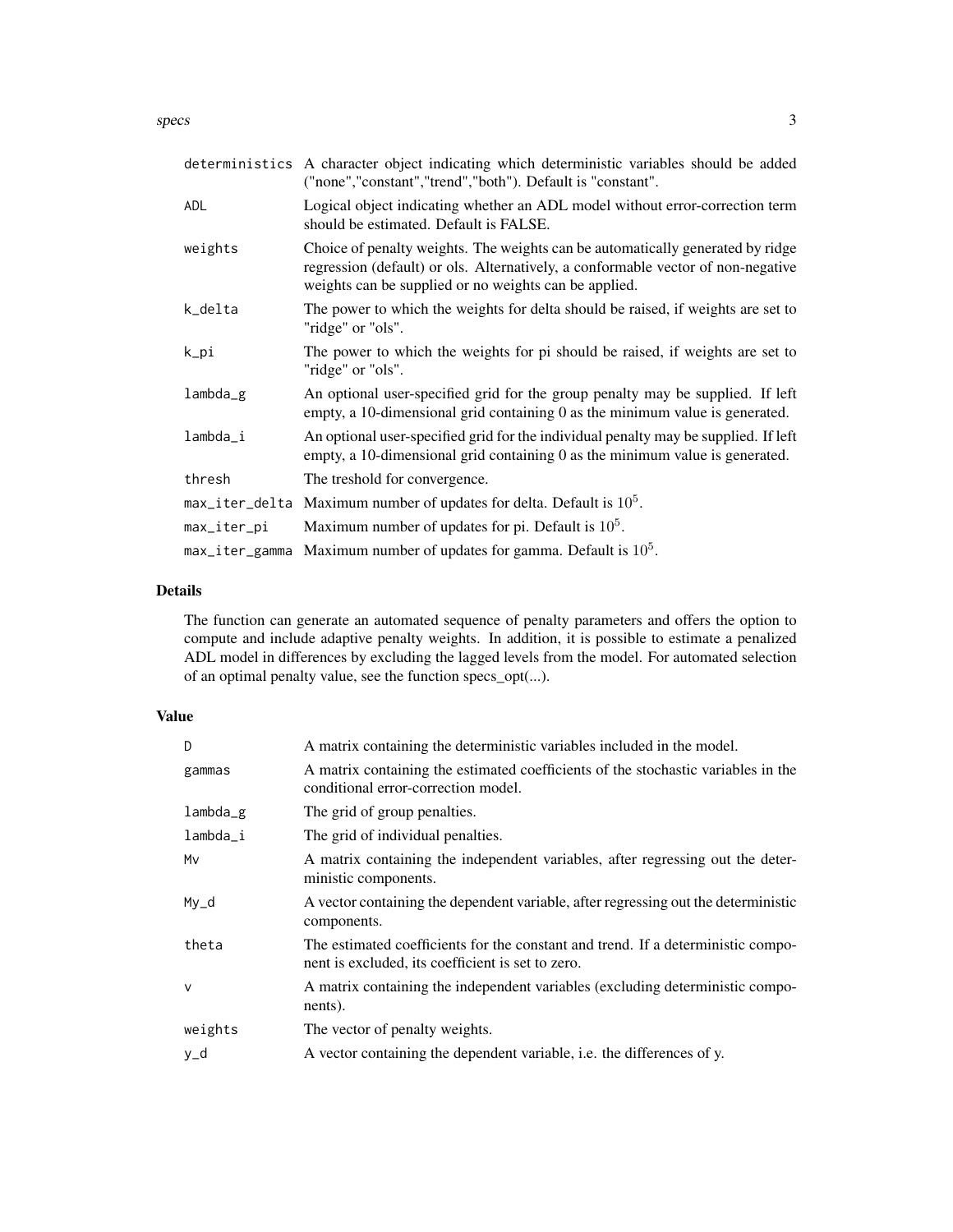```
#Estimate a model for unemployment and ten google trends
#Organize data
y \le - Unempl_GT[, 1]
index_GT <- sample(c(2:ncol(Unempl_GT)),10)
x <- Unempl_GT[,index_GT]
#Estimate a CECM with 1 lagged differences
my_specs \leq -specs(y,x,p=1)#Estimate a CECM with 1 lagged differences and no group penalty
my_specs2 \leq -~specs(y,x,p=1,lambda_g=0)#Estimate an autoregressive distributed lag model with 2 lagged differences
my_specs3 \leq -specs(y,x,ADL=TRUE,p=2)
```
specs\_opt *SPECS with data transformation and penalty optimization*

#### Description

This function estimates SPECS and selects the optimal penalty parameter based on a selection rule. All arguments correspond to those of the function specs(...), but it contains the additional arguments rule and CV\_cutoff. Selection of the penalty parameter can be carried out by BIC or AIC or by time series cross-validation (TSCV). The degrees of freedom for the information criteria (BIC or AIC) are approximated by the number of non-zero coefficients in the estimated model. TSCV cuts the sample in two, based on the argument CV\_cutoff which determines the proportion of the training sample. SPECS is estimated on the first part and the estimated model is used to predict the values in the second part. The selection is then based on the lowest Mean-Squared Forecast Error (MSFE) obtained over the test sample.

#### Usage

```
specs_opt(
 y,
 x,
  p = 1,
  rule = c("BIC", "AIC", "TSCV"),
 CV_cutoff = 2/3,
  deterministics = c("constant", "trend", "both", "none"),
  ADL = FALSE,
  weights = c("ridge", "ols", "none"),
  k<sup>-</sup>delta = 1,
  k_pi = 1,
  lambda_g = NULL,lambda_i = NULL,
```
<span id="page-3-0"></span>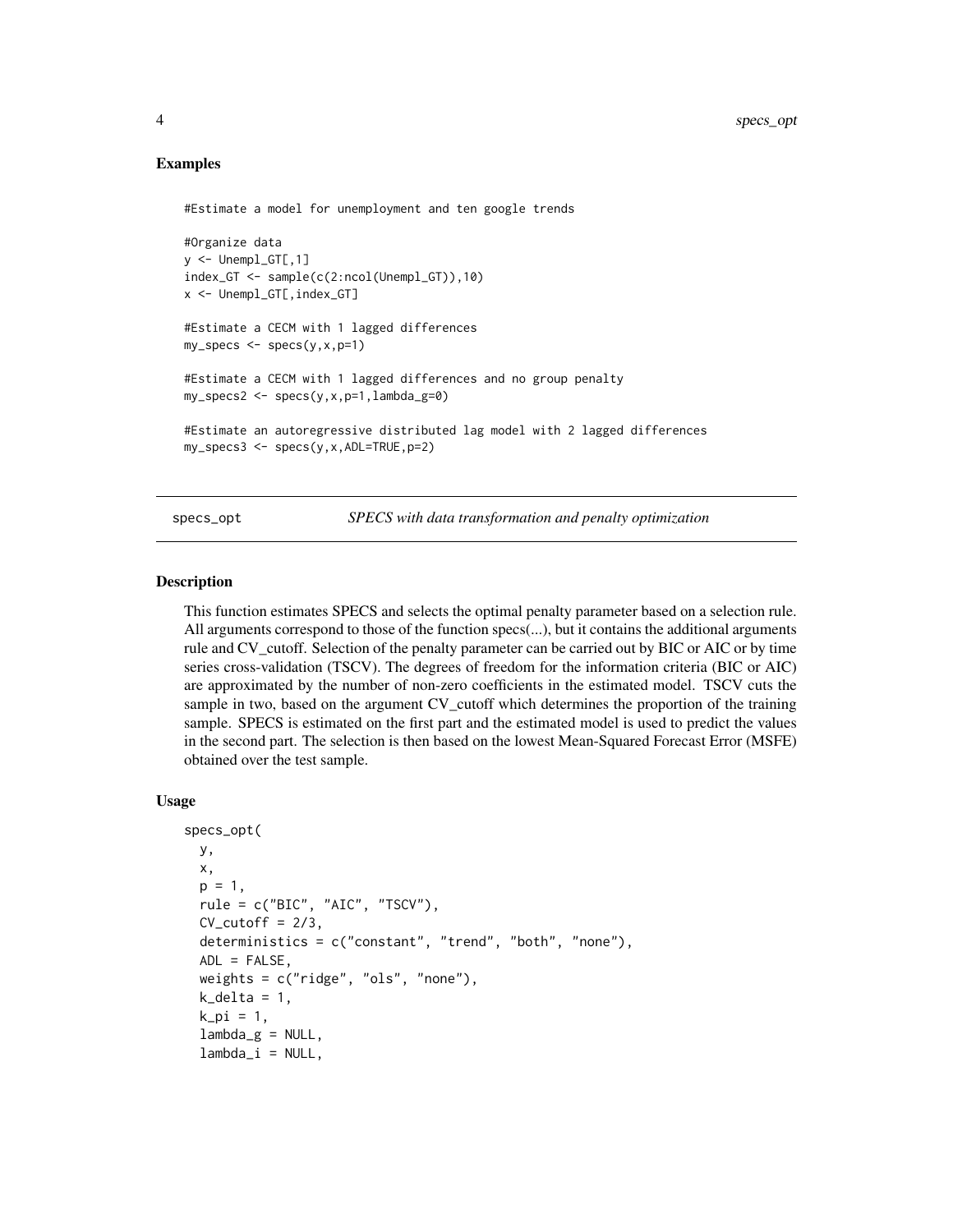## specs\_opt 5

```
thresh = 1e-04,
 max_iter_delta = 1e+05,
 max\_iter\_pi = 1e+05,
 max_iter_gamma = 1e+05
\mathcal{L}
```
## Arguments

| У               | A vector containing the dependent variable in levels.                                                                                                                                          |
|-----------------|------------------------------------------------------------------------------------------------------------------------------------------------------------------------------------------------|
| x               | A matrix containing the independent variables in levels.                                                                                                                                       |
| p               | Integer indicating the desired number of lagged differences to include. Default<br>$is1$ .                                                                                                     |
| rule            | A charcater object indicating which selection rule the optimal choice of the<br>penalty parameters is based on. Default is "BIC".                                                              |
| CV_cutoff       | A numeric value between 0 and 1 that decides the proportion of the training<br>sample as a fraction of the complete sample. Applies only when rule="TSCV".<br>Default is 2/3.                  |
|                 | deterministics A character object indicating which deterministic variables should be added<br>("none","constant","trend","both"). Default is "constant".                                       |
| ADL             | Logical object indicating whether an ADL model without error-correction term<br>should be estimated. Default is FALSE.                                                                         |
| weights         | Choice of penalty weights. The weights can be automatically generated by ridge<br>regression (default) or ols. Alternatively, a conformable vector of non-negative<br>weights can be supplied. |
| k_delta         | The power to which the weights for delta should be raised, if weights are set to<br>"ridge" or "ols".                                                                                          |
| k_pi            | The power to which the weights for pi should be raised, if weights are set to<br>"ridge" or "ols".                                                                                             |
| lambda_g        | An optional user-specified grid for the group penalty may be supplied. If left<br>empty, a 10-dimensional grid containing $\theta$ as the minimum value is generated.                          |
| $l$ ambda $\_i$ | An optional user-specified grid for the individual penalty may be supplied. If left<br>empty, a 10-dimensional grid containing 0 as the minimum value is generated.                            |
| thresh          | The treshold for convergence.                                                                                                                                                                  |
|                 | $max$ <sub>1</sub> iter_delta Maximum number of updates for delta. Default is $105$ .                                                                                                          |
| max_iter_pi     | Maximum number of updates for pi. Default is $105$ .                                                                                                                                           |
| max_iter_gamma  | Maximum number of updates for gamma. Default is $105$ .                                                                                                                                        |

| D         | A matrix containing the deterministic variables included in the model.                                                   |
|-----------|--------------------------------------------------------------------------------------------------------------------------|
| gammas    | A matrix containing the estimated coefficients of the stochastic variables in the<br>conditional error-correction model. |
| gamma_opt | A vector containing the estimated coefficients corresponding to the optimal<br>model.                                    |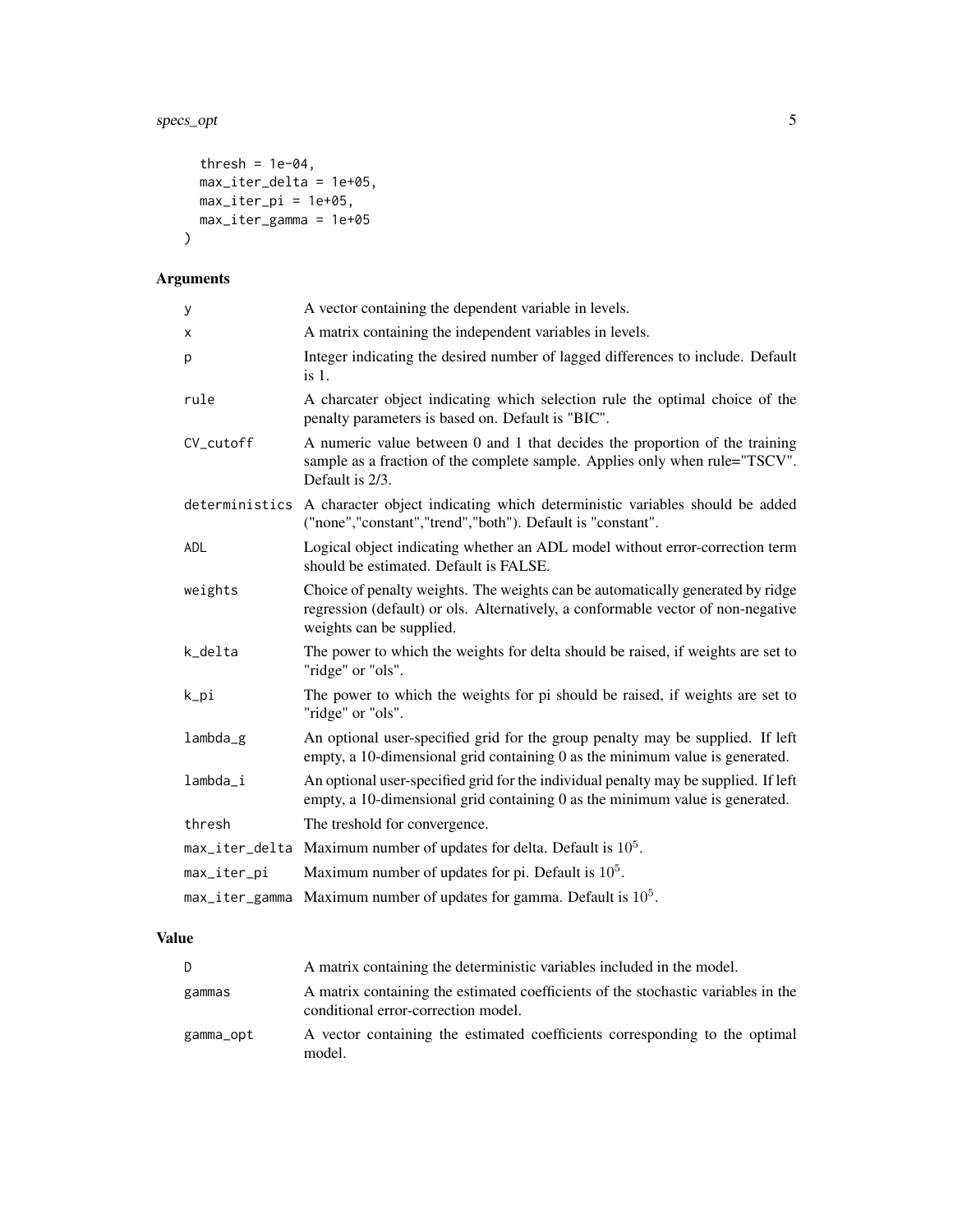<span id="page-5-0"></span>

| $lambda_g$   | The grid of group penalties.                                                                                                          |
|--------------|---------------------------------------------------------------------------------------------------------------------------------------|
| lambda_i     | The grid of individual penalties.                                                                                                     |
| Mv           | A matrix containing the independent variables, after regressing out the deter-<br>ministic components.                                |
| $My_d$       | A vector containing the dependent variable, after regressing out the deterministic<br>components.                                     |
| theta        | The estimated coefficients for the constant and trend. If a deterministic compo-<br>nent is excluded, its coefficient is set to zero. |
| theta_opt    | The estimated coefficients for the constant and trend in the optimal model.                                                           |
| $\mathsf{V}$ | A matrix containing the independent variables (excluding deterministic compo-<br>nents).                                              |
| weights      | The vector of penalty weights.                                                                                                        |
| y_d          | A vector containing the dependent variable, i.e. the differences of y.                                                                |

#Estimate an automatically optimized model for unemployment and ten google trends

```
#Organize data
y \leftarrow Unempl_GT[, 1]
index_GT <- sample(c(2:ncol(Unempl_GT)),10)
x <- Unempl_GT[,index_GT]
#Estimate a CECM with 1 lagged difference and penalty chosen by the minimum BIC
my_specs <- specs_opt(y,x,p=1,rule="BIC")
coefs <- my_specs$gamma_opt
```
specs\_tr *SPECS on pre-transformed data*

#### Description

This function computes the Single-equation Penalized Error Correction Selector as described in Smeekes and Wijler (2020) based on data that is already in the form of a conditional error-correction model.

#### Usage

```
specs_tr(
 y_d,
 z_l = NULL,w,
 deterministics = c("constant", "trend", "both", "none"),
 ADL = FALSE,
 weights = c("ridge", "ols", "none"),
```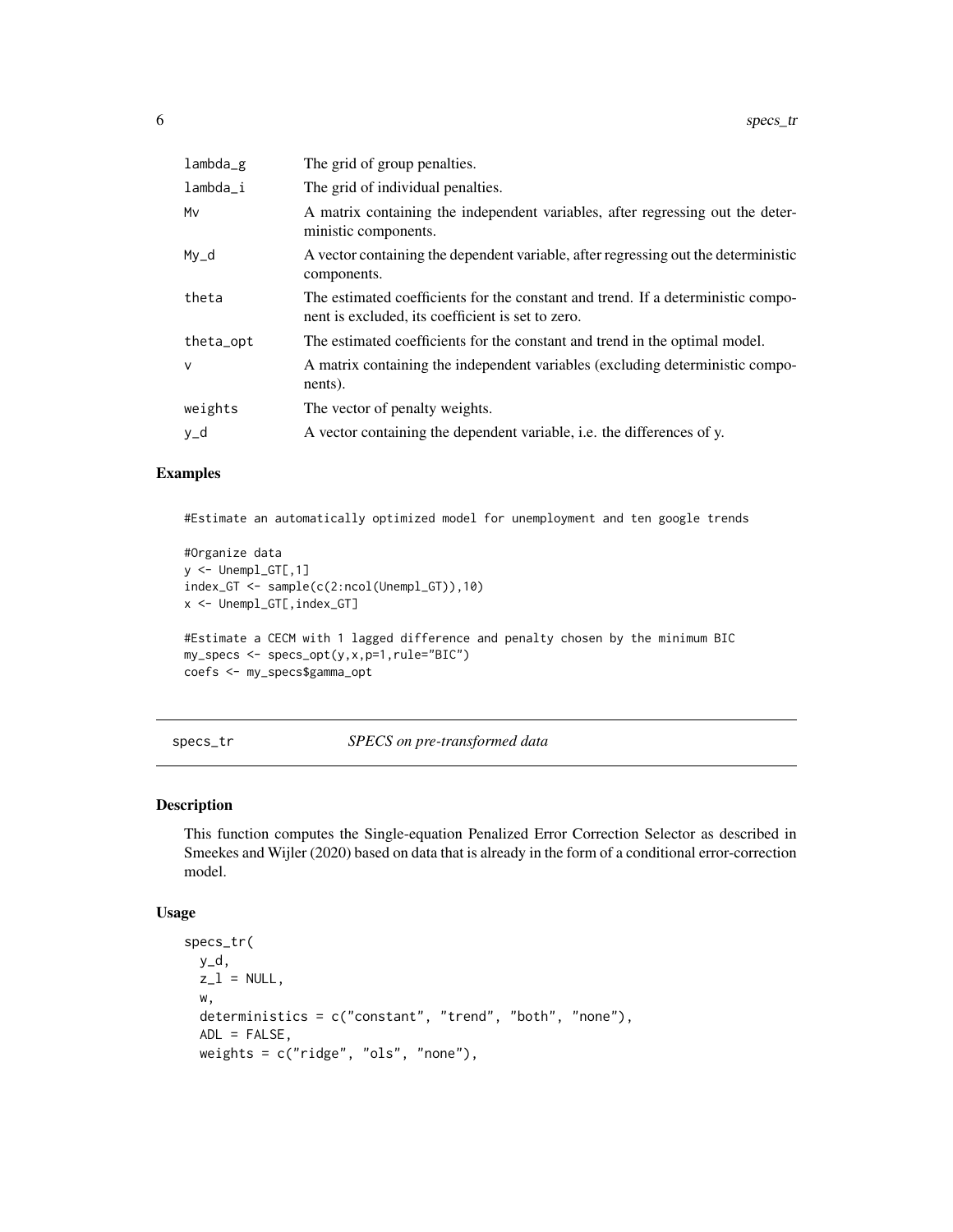specs\_tr 7

```
k<sup>-</sup>delta = 1,
  k<sub>-</sub>pi = 1,
  lambda_g = NULL,lambda_i = NULL,thresh = 1e-04,
  max_iter_delta = 1e+05,
  max_iter_pi = 1e+05,
  max_iter_gamma = 1e+05
\mathcal{L}
```
#### Arguments

| y_d             | A vector containing the differences of the dependent variable.                                                                                                                                 |
|-----------------|------------------------------------------------------------------------------------------------------------------------------------------------------------------------------------------------|
| $z_{-}1$        | A matrix containing the lagged levels.                                                                                                                                                         |
| W               | A matrix containing the required difference                                                                                                                                                    |
|                 | deterministics Indicates which deterministic variables should be added $(0 = none, 1 = constant,$<br>2=constant and linear trend).                                                             |
| <b>ADL</b>      | Boolean indicating whether an ADL model without error-correction term should<br>be estimated. Default is FALSE.                                                                                |
| weights         | Choice of penalty weights. The weights can be automatically generated by ridge<br>regression (default) or ols. Alternatively, a conformable vector of non-negative<br>weights can be supplied. |
| k_delta         | The power to which the weights for delta should be raised, if weights are set to<br>"ridge" or "ols".                                                                                          |
| k_pi            | The power to which the weights for pi should be raised, if weights are set to<br>"ridge" or "ols".                                                                                             |
| lambda_g        | An optional user-specified grid for the group penalty may be supplied. If left<br>empty, a 10-dimensional grid containing 0 as the minimum value is generated.                                 |
| $l$ ambda $\_i$ | An optional user-specified grid for the individual penalty may be supplied. If left<br>empty, a 10-dimensional grid containing 0 as the minimum value is generated.                            |
| thresh          | The treshold for convergence.                                                                                                                                                                  |
|                 | max_iter_delta Maximum number of updates for delta. Defaults is 1e5.                                                                                                                           |
| max_iter_pi     | Maximum number of updates for pi. Defaults is 1e5.                                                                                                                                             |
|                 | max_iter_gamma Maximum number of updates for gamma. Defaults is 1e5.                                                                                                                           |

| D.            | A matrix containing the deterministic variables included in the model.                                                   |
|---------------|--------------------------------------------------------------------------------------------------------------------------|
| gammas        | A matrix containing the estimated coefficients of the stochastic variables in the<br>conditional error-correction model. |
| gamma_opt     | A vector containing the estimated coefficients corresponding to the optimal<br>model.                                    |
| $l$ ambda $g$ | The grid of group penalties.                                                                                             |
| lambda_i      | The grid of individual penalties.                                                                                        |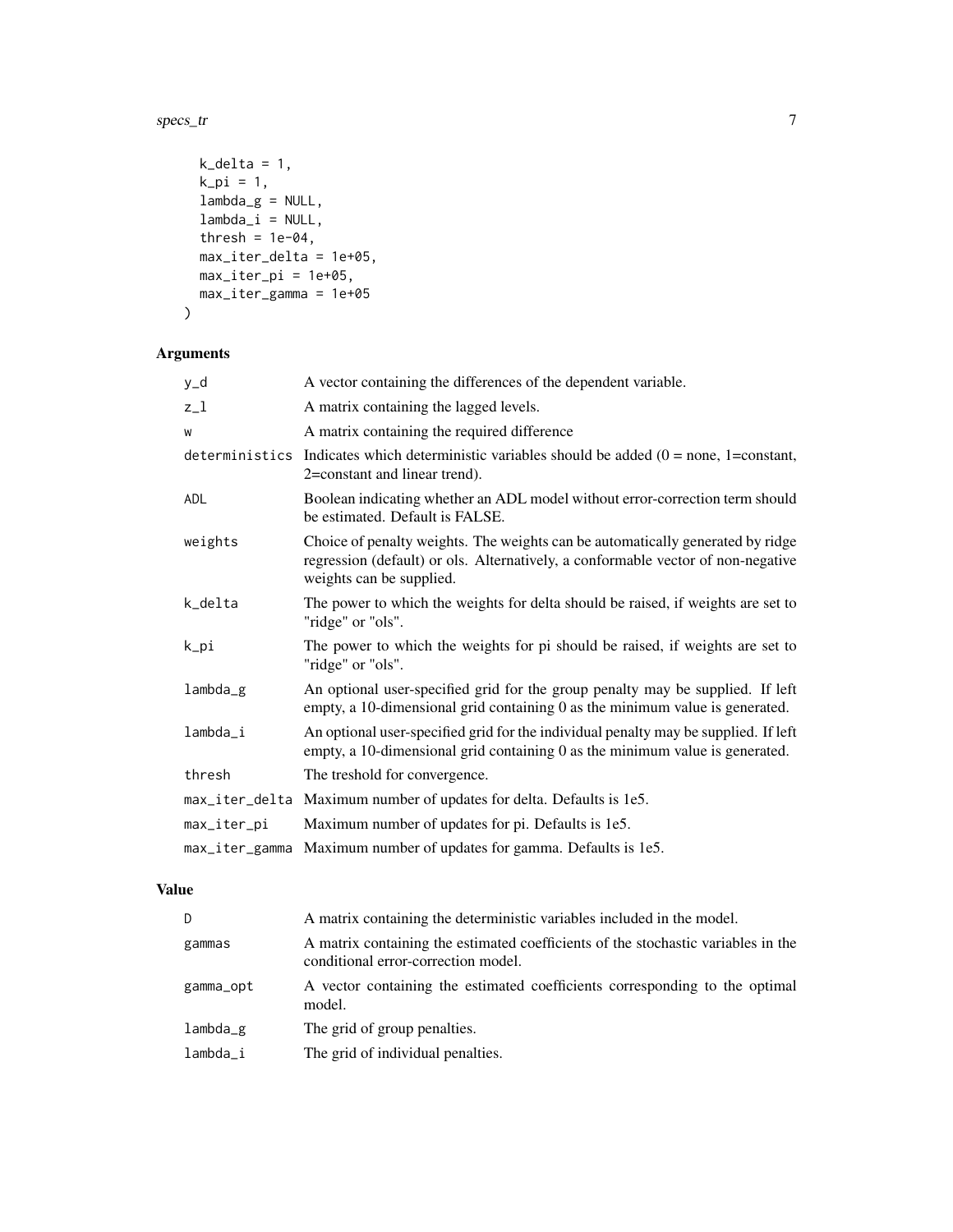<span id="page-7-0"></span>

| theta     | The estimated coefficients for the constant and trend. If a deterministic compo-<br>nent is excluded, its coefficient is set to zero. |
|-----------|---------------------------------------------------------------------------------------------------------------------------------------|
| theta_opt | The estimated coefficients for the constant and trend in the optimal model.                                                           |
| weights   | The vector of penalty weights.                                                                                                        |

#Estimate a conditional error-correction model on pre-transformed data with a constant

```
#Organize data
y \leftarrow Unempl_GT[, 1]
index_GT <- sample(c(2:ncol(Unempl_GT)),10)
x <- Unempl_GT[,index_GT]
y_d <- y[-1]-y[-100]
z_l <- cbind(y[-100],x[-100,])
w <- x[-1,]-x[-100,] #This w corresponds to a cecm with p=0 lagged differences
my_specs <- specs_tr(y_d,z_l,w,deterministics="constant")
#Estimate an ADL model on pre-transformed data with a constant
my_specs <- specs_tr(y_d,NULL,w,ADL=TRUE,deterministics="constant")
```
specs\_tr\_opt *SPECS with data transformation and penalty optimization*

#### Description

The same function as specs\_tr(...), but on data that is pre-transformed to a CECM.

#### Usage

```
specs_tr_opt(
 y_d,
 z_l = NULL,w,
  rule = c("BIC", "AIC", "TSCV"),
 CV_cutoff = 2/3,
 deterministics = c("constant", "trend", "both", "none"),
 ADL = FALSE,
 weights = c("ridge", "ols", "none"),
  k<sup>delta = 1,</sup>
  k_pi = 1,
  lambda_g = NULL,lambda_i = NULL,thresh = 1e-04,
 max_iter_delta = 1e+05,
```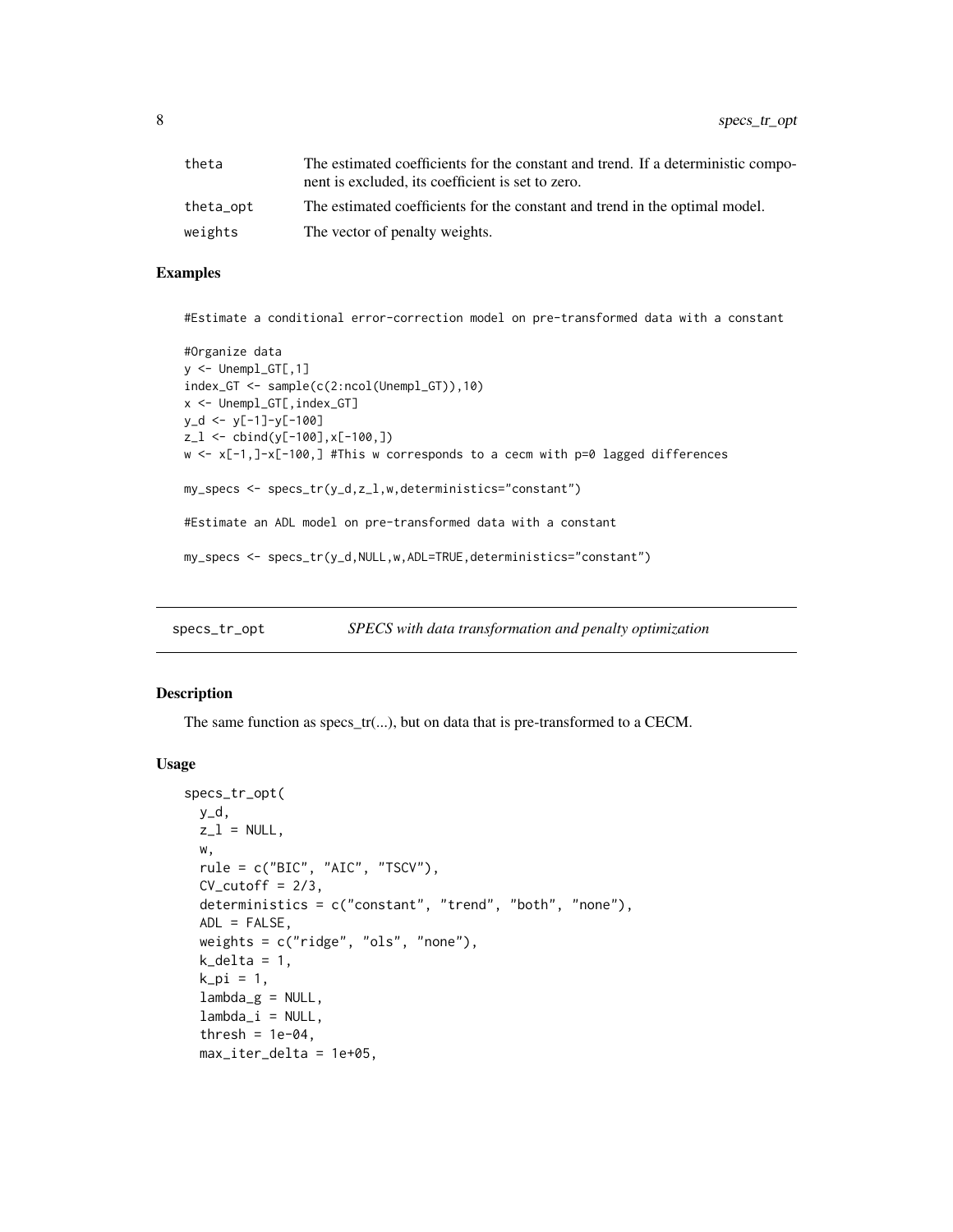```
max_iter_pi = 1e+05,
max_iter_gamma = 1e+05
\lambda
```
## Arguments

| y_d            | A vector containing the differences of the dependent variable.                                                                                                                                 |
|----------------|------------------------------------------------------------------------------------------------------------------------------------------------------------------------------------------------|
| $z_{-}1$       | A matrix containing the lagged levels.                                                                                                                                                         |
| W              | A matrix containing the required difference.                                                                                                                                                   |
| rule           | A charcater object indicating which selection rule the optimal choice of the<br>penalty parameters is based on. Default is "BIC".                                                              |
| CV cutoff      | A numeric value between 0 and 1 that decides the proportion of the training<br>sample as a fraction of the complete sample. Applies only when rule="TSCV".<br>Default is 2/3.                  |
|                | deterministics A character object indicating which deterministic variables should be added<br>("none","constant","trend","both"). Default is "constant".                                       |
| <b>ADL</b>     | Logical object indicating whether an ADL model without error-correction term<br>should be estimated. Default is FALSE.                                                                         |
| weights        | Choice of penalty weights. The weights can be automatically generated by ridge<br>regression (default) or ols. Alternatively, a conformable vector of non-negative<br>weights can be supplied. |
| k_delta        | The power to which the weights for delta should be raised, if weights are set to<br>"ridge" or "ols".                                                                                          |
| k_pi           | The power to which the weights for pi should be raised, if weights are set to<br>"ridge" or "ols".                                                                                             |
| $lambda_g$     | An optional user-specified grid for the group penalty may be supplied. If left<br>empty, a 10-dimensional grid containing $\theta$ as the minimum value is generated.                          |
| lambda_i       | An optional user-specified grid for the individual penalty may be supplied. If left<br>empty, a 10-dimensional grid containing $0$ as the minimum value is generated.                          |
| thresh         | The treshold for convergence.                                                                                                                                                                  |
| max_iter_delta | Maximum number of updates for delta. Default is $105$ .                                                                                                                                        |
| max_iter_pi    | Maximum number of updates for pi. Default is $105$ .                                                                                                                                           |
| max_iter_gamma | Maximum number of updates for gamma. Default is $105$ .                                                                                                                                        |

| D.         | A matrix containing the deterministic variables included in the model.                                                   |
|------------|--------------------------------------------------------------------------------------------------------------------------|
| gammas     | A matrix containing the estimated coefficients of the stochastic variables in the<br>conditional error-correction model. |
| gamma_opt  | A vector containing the estimated coefficients corresponding to the optimal<br>model.                                    |
| $lambda_g$ | The grid of group penalties.                                                                                             |
| lambda_i   | The grid of individual penalties.                                                                                        |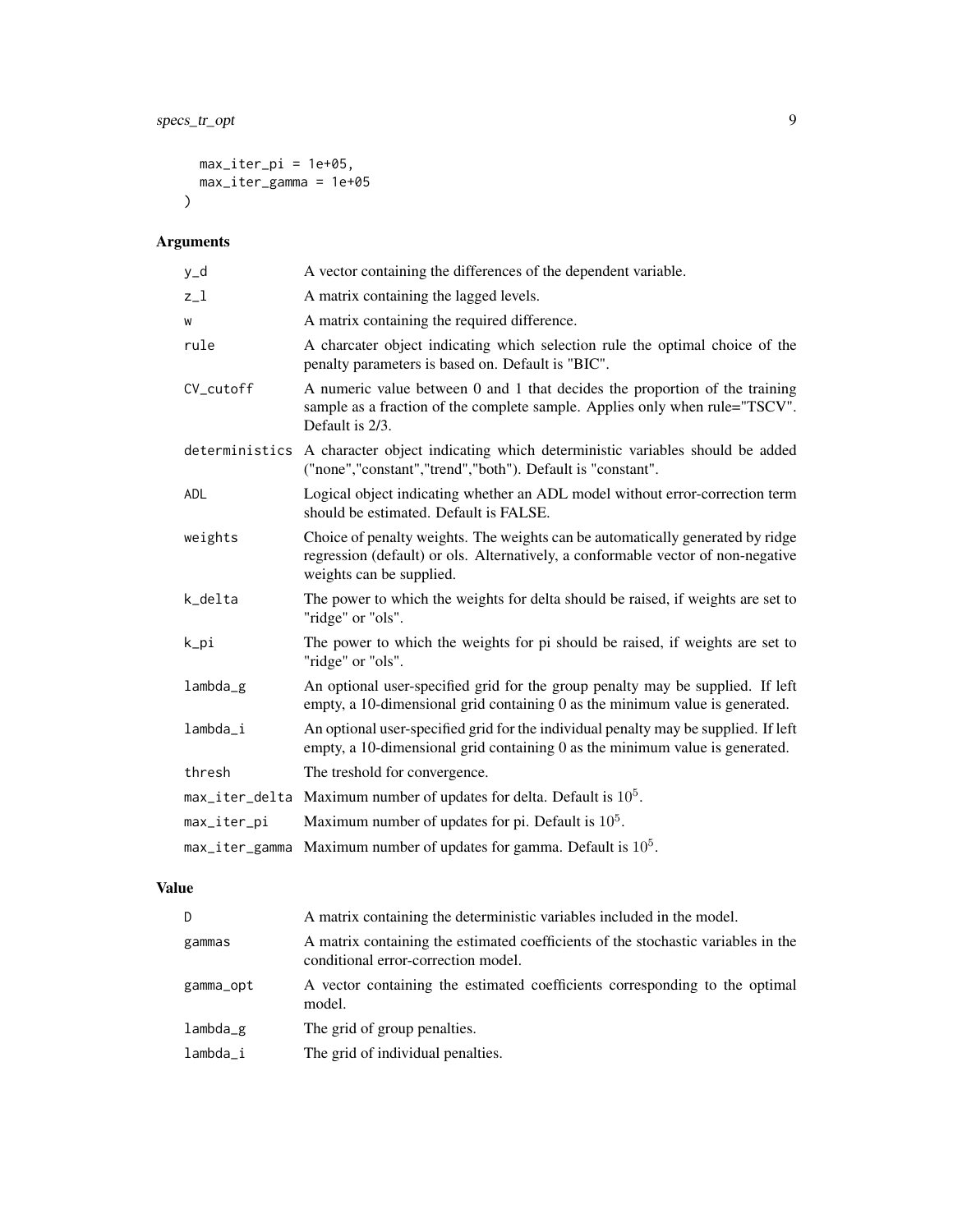<span id="page-9-0"></span>

| theta     | The estimated coefficients for the constant and trend. If a deterministic compo-<br>nent is excluded, its coefficient is set to zero. |
|-----------|---------------------------------------------------------------------------------------------------------------------------------------|
| theta_opt | The estimated coefficients for the constant and trend in the optimal model.                                                           |
| $\vee$    | A matrix containing the independent variables (excluding deterministic compo-<br>nents).                                              |
| weights   | The vector of penalty weights.                                                                                                        |
| y_d       | A vector containing the dependent variable, i.e. the differences of y.                                                                |

#Estimate a CECM with a constant, ols initial weights and penalty chosen by the minimum AIC

```
#Organize data
y <- Unempl_GT[,1]
index_GT <- sample(c(2:ncol(Unempl_GT)),10)
x <- Unempl_GT[,index_GT]
y_d <- y[-1]-y[-100]
z_l <- cbind(y[-100],x[-100,])
w <- x[-1,]-x[-100,] #This w corresponds to a cecm with p=0 lagged differences
```
my\_specs <- specs\_tr\_opt(y\_d,z\_l,w,rule="AIC",weights="ols",deterministics="constant")

```
Unempl_GT Unemployment and Google Trends Data
```
#### Description

Time series data on Dutch unemployment from Statistics Netherlands, and Google Trends popularity index for search terms related to unemployment. The Google Trends data can be used to nowcast unemployment.

#### Usage

Unempl\_GT

#### Format

A time series object where the first column contains monthly total unemployment in the Netherlands (x1000, seasonally unadjusted), and the remaining 87 columns are monthly Google Trends series with popularity of Dutch search terms related to unemployment.

#### Source

CBS StatLine, https://opendata.cbs.nl/statline, and Google Trends, https://www.google.nl/trends